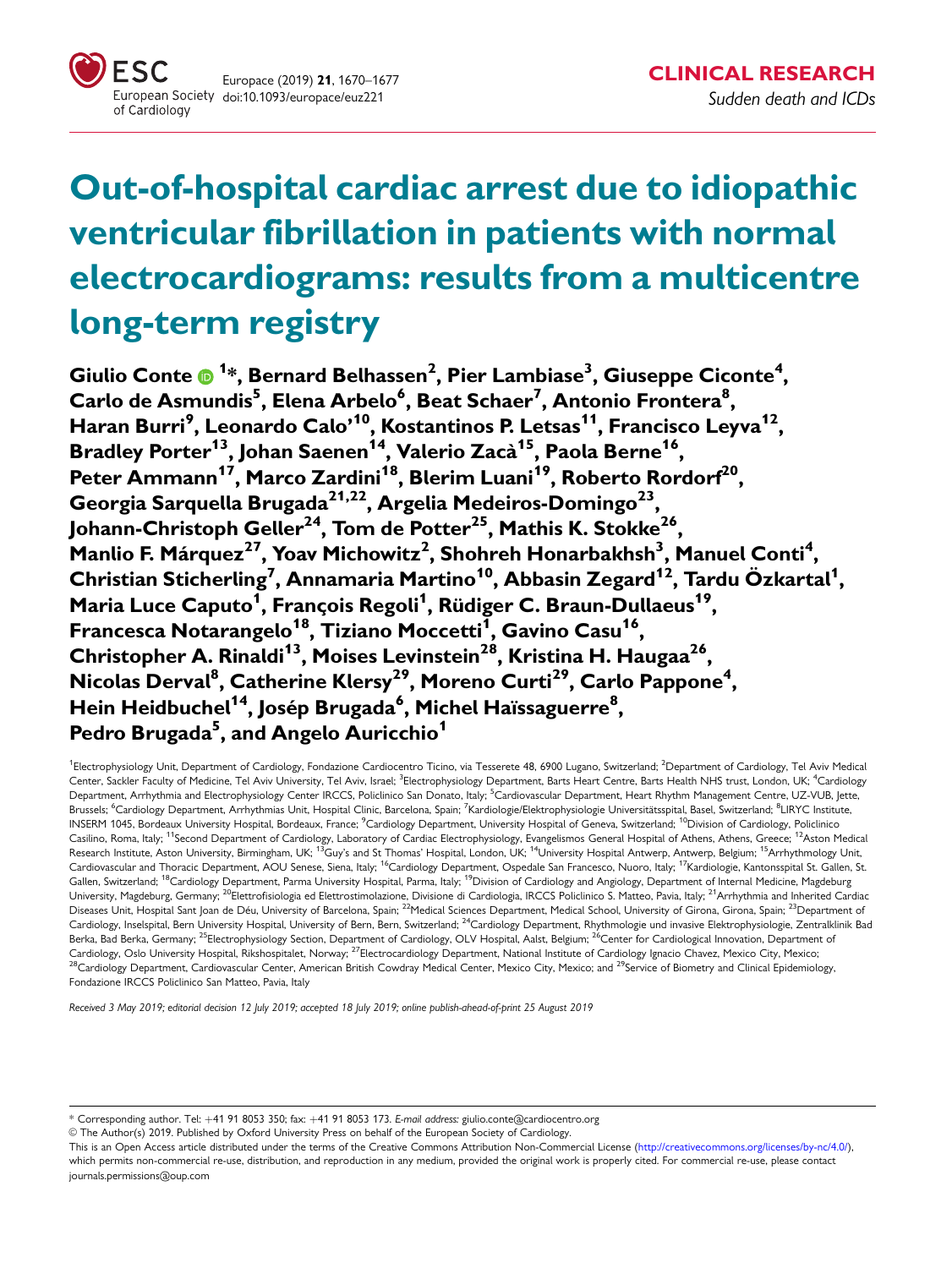<span id="page-1-0"></span>

| <b>Aims</b>                   | To define the clinical characteristics and long-term clinical outcomes of a large cohort of patients with idiopathic<br>ventricular fibrillation (IVF) and normal 12-lead electrocardiograms (ECGs).                                                                                                                                                                                                                                                                                                                                                                                                                                                                                                                                                                                                                                                                                                                                                                                                                                                                                                                                                                                          |
|-------------------------------|-----------------------------------------------------------------------------------------------------------------------------------------------------------------------------------------------------------------------------------------------------------------------------------------------------------------------------------------------------------------------------------------------------------------------------------------------------------------------------------------------------------------------------------------------------------------------------------------------------------------------------------------------------------------------------------------------------------------------------------------------------------------------------------------------------------------------------------------------------------------------------------------------------------------------------------------------------------------------------------------------------------------------------------------------------------------------------------------------------------------------------------------------------------------------------------------------|
| <b>Methods</b><br>and results | Patients with ventricular fibrillation as the presenting rhythm, normal baseline, and follow-up ECGs with no signs of<br>cardiac channelopathy including early repolarization or atrioventricular conduction abnormalities, and without<br>structural heart disease were included in a registry. A total of 245 patients (median age: 38 years; males 59%) were<br>recruited from 25 centres. An implantable cardioverter-defibrillator (ICD) was implanted in 226 patients (92%),<br>while 18 patients (8%) were treated with drug therapy only. Over a median follow-up of 63 months (interquartile<br>range: 25-110 months), 12 patients died (5%); in four of them (1.6%) the lethal event was of cardiac origin. Patients<br>treated with antiarrhythmic drugs only had a higher rate of cardiovascular death compared to patients who re-<br>ceived an ICD (16% vs. 0.4%, P=0.001). Fifty-two patients (21%) experienced an arrhythmic recurrence. Age<br>$\leq$ 16 years at the time of the first ventricular arrhythmia was the only predictor of arrhythmic recurrence on multi-<br>variable analysis [hazard ratio (HR) 0.41, 95% confidence interval (Cl) 0.18–0.92; $P = 0.03$ ]. |
| <b>Conclusion</b>             | Patients with IVF and persistently normal ECGs frequently have arrhythmic recurrences, but a good prognosis<br>when treated with an ICD. Children are a category of IVF patients at higher risk of arrhythmic recurrences.                                                                                                                                                                                                                                                                                                                                                                                                                                                                                                                                                                                                                                                                                                                                                                                                                                                                                                                                                                    |
| <b>Keywords</b>               | Idiopathic ventricular fibrillation • Out-of-hospital cardiac arrest • Sudden cardiac death • Implantable<br>cardioverter-defibrillator . Quinidine . Electrocardiography                                                                                                                                                                                                                                                                                                                                                                                                                                                                                                                                                                                                                                                                                                                                                                                                                                                                                                                                                                                                                     |

### What's new?

- The prognosis of survivors of out-of-hospital cardiac arrest presenting with idiopathic ventricular fibrillation (IVF) and otherwise normal electrocardiograms (ECGs) is good.
- The rate of arrhythmic recurrences in patients with IVF and normal ECGs is considerable. Therefore, implantation of implantable cardioverter-defibrillator is warranted in all cases.
- Age  $\leq$ 16 years at the time of the first ventricular arrhythmia is the only predictor of arrhythmic recurrence on multivariable analysis.

# Introduction

Sudden cardiac arrest is a major public health problem, with the leading cause being ventricular fibrillation (VF) in the context of coronary heart disease.<sup>[1](#page-7-0)</sup> Out-of-hospital cardiac arrest (OHCA) due to VF in the absence of overt structural or electrical cardiac abnormalities is rare, occurring in 1.2% of all OHCAs presenting with a shockable rhythm.<sup>2</sup> Aetiology is identifiable in up to 90% of OHCA survivors when a complete diagnostic work-up including electrocardiogram (ECG), cardiac imaging (echocardiography and/or cardiac magnetic resonance), coronary angiography, and pharmacological challenges are undertaken.<sup>3,4</sup> The remaining cases are labelled as idiopathic ventricular fibrillation (IVF). In these patients, repeated ECG assessment during follow-up can lead to change in the initial diagnosis of IVF in up to  $30\%$  of cases. $2,5$ 

Very few OHCA survivors have no evidence of structural and electrical heart disease at the time of initial evaluation, and an ECG remaining normal during follow-up evaluations, without atrioventricular (AV) conduction disturbances (i.e. compete left bundle branch block or trifascicular block) or short-coupled premature ventricular complexes (PVCs). These patients are regarded as having had a truly IVF, a clinical entity whose long-term outcome is largely unknown.<sup>[2,6,7](#page-7-0)</sup>

The clinical, diagnostic, and genetic features of this category of IVF patients are ill-defined.

The purpose of this study was to investigate the clinical features, identify prognostic predictors, and assess the clinical course and outcome of OHCA survivors with IVF and otherwise normal ECGs.

# **Methods**

#### Study population

An international web-based registry was established at Fondazione Cardiocentro Ticino (FCCT) in Lugano (Switzerland) on November 2015 in collaboration with 25 centres across 11 countries (Belgium, France, Germany, Greece, Israel, Italy, Mexico, Norway, Spain, Switzerland, and the UK). Centres were requested to retrieve all consecutive cases of OHCA survivors presenting with IVF up to December 2016. Data were collected retrospectively in accordance with regulations set by the local Institutional Ethics Committees and/or Institutional Review Board.

Patients presenting with OHCA due to IVF, completely normal ECGs at baseline and during follow-up, were considered eligible. Idiopathic VF was considered as idiopathic if a cardiac, respiratory, metabolic, and toxicological aetiology was excluded, and the patient maintained a normal 12-lead ECG and two-dimensional echocardiography (2D-TTE) throughout the entire follow-up.

Information on medical history, physical examination, baseline 12-lead ECG, 2D-TTE, 24-h Holter monitoring, exercise stress test, and coronary angiogram was obtained in all cases. Moreover, results of cardiovascular magnetic resonance (CMR) imaging, pharmacological challenges (flecainide, ajmaline, adrenaline, and ergonovine test), genetic testing, myocardial biopsy, and electrophysiological study (EPS) were collected. The diagnostic work-up of IVF was considered complete if coronary angiogram or computed tomography (CT) scan, CMR, and a sodium-channel blocker challenge were performed in addition to baseline ECG, 2D-TTE, and exercise stress test. Drug therapies, as well as type of implantable cardioverter-defibrillators (ICDs), were recorded.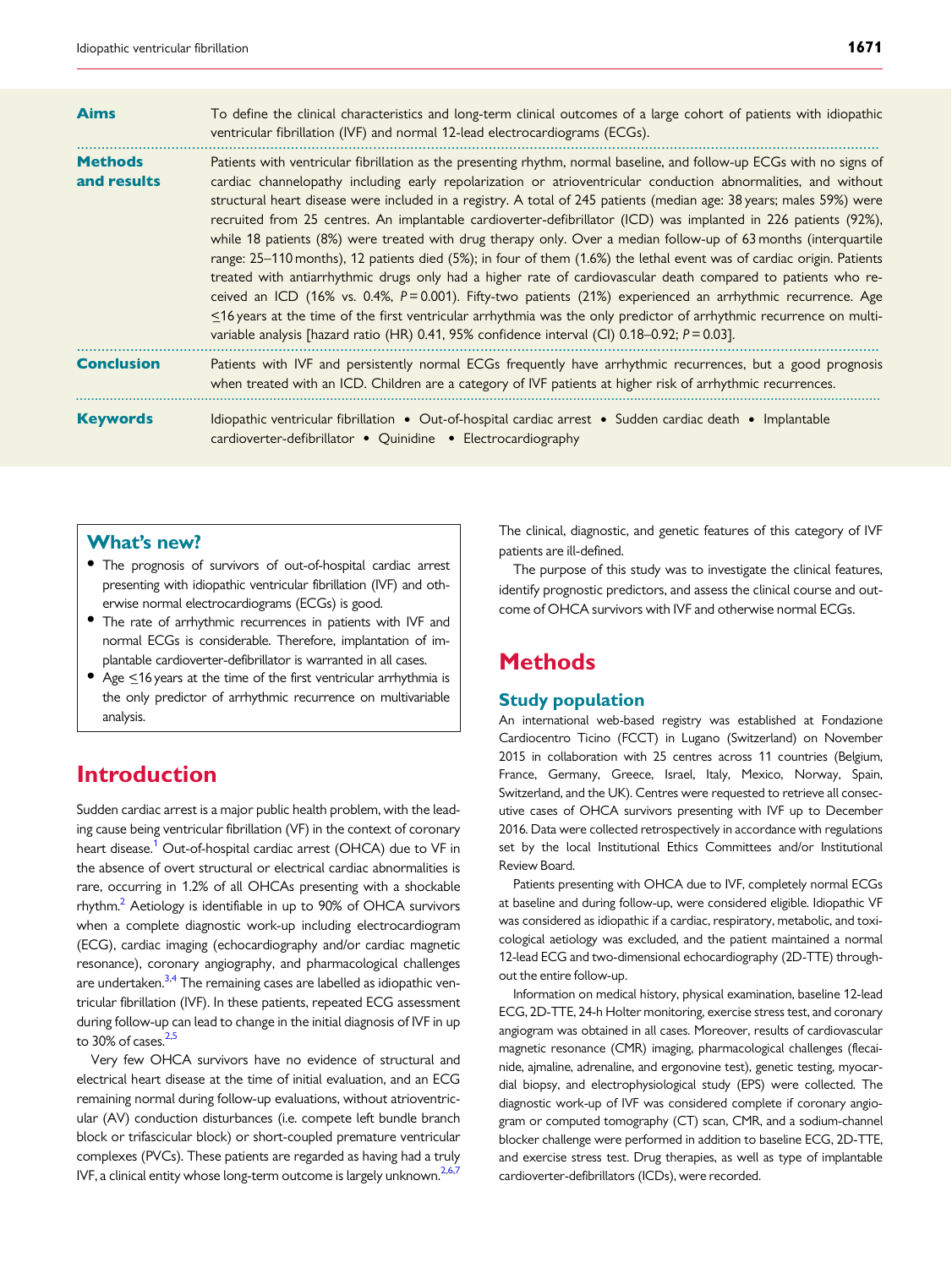<span id="page-2-0"></span>A core team of investigators at FCCT blindly reviewed all medical records and ECGs of OHCA survivors entered in the database who received a diagnosis of IVF between 1977 and 2017 at each participating centre.

#### Twelve-lead electrocardiogram analysis

All baseline and follow-up ECGs were independently reviewed by two experienced electrophysiologists (G.C. and T.O.); in case of disagreement, the ECG was reviewed by a third electrophysiologist (A.A.) and adjudication was done by consensus.

Patients presenting with signs of early repolarization, Brugada Type 1 or 2 ECG, prolonged corrected QT interval (QTc >480 ms), short-QT interval (QTc <320 ms), Wolff–Parkinson–White syndrome, complete left bundle branch block or trifascicular block, and short-coupled PVCs at the hospital admission or during the follow-up evaluations were excluded.

An early repolarization (ER) pattern was defined as QRS slurring (a smooth transition from the QRS segment to the ST segment) or notching (a positive J deflection of at least 1 mm inscribed on the S wave) in the inferior leads (II, III, and aVF), lateral leads (I, aVL, and V4–V6), or both. $8$  An ECG was considered diagnostic of Brugada syndrome (BrS) if a coved type ST elevation  $\geq$ 2 mm was documented in  $\geq$ 1 lead from V1–V3 positioned in the 4th, 3rd, or 2nd intercostal space in the presence or absence of a sodium-channel blocker agent (Type  $1$ ).<sup>8</sup> Electrocardiograms with multiple PVCs with a short coupling interval (<260 ms) were identified and excluded. Atrioventricular and intraventricular conduction abnormalities were considered as bundle branch block of any type or firstdegree AV block.

#### Follow-up and classification of mode of death

Follow-up evaluation was based on clinical visits, usually, including physical examination, ECG and 2D-TTE performed at least every 12 months. Death from any cause and arrhythmic recurrences were assessed. Arrhythmic recurrence was defined as occurrence of sudden cardiac death (SCD; within 1 h of the onset of symptoms), sustained ventricular arrhythmias or appropriate ICD interventions. Appropriate interventions were defined as therapies delivered for ventricular tachycardia (VT) or VF; inappropriate interventions were defined as therapies delivered for causes other than VT/VF. All stored ICD electrograms were independently reviewed and classified by two investigators (G.C. and T.O.). An electrical storm was considered when three or more sustained episodes of VT, VF, or ICD appropriate shocks occurred within 24 h.

#### Statistical analysis

All data were analysed using Stata 15.1 (StataCorp, College Station, TX, USA). Continuous data are presented as median and 25th–75th percentiles. Categorical data are presented as counts and percentages. Median follow-up and 25th–75th percentiles are computed with the inverse Kaplan–Meier method. The cumulative incidence of arrhythmic event (appropriate shock or sustained arrhythmia), of cardiac and non-cardiac death is, derived in the framework of competing risks. Kaplan–Meier curves are plotted for the composite endpoint of cardiac death and arrhythmic event. Cox models are fitted to assess the risk associated with a series of potential risk factors. Hazard ratios (HRs) and 95% confidence intervals (95% CIs) are computed. A multivariable Cox model was then fitted on the following a priori identified potential predictors: age, gender, ICD, and complete diagnostic work-up. The Harrell's c statistic and bootstrapped 95% CI are reported for model discrimination. A two-sided P-value <0.05 was considered statistically significant.

### **Results**

A total of 278 patients were submitted in the registry. Of these, 33 patients were excluded from the final analysis because of incomplete baseline or follow-up data ( $n = 17$ ), suspicion of inherited cardiomyopathy or channelopathy  $(n=7)$ , evidence of short-coupled PVCs  $(n= 2)$ , and AV conduction disturbances (five patients with complete left bundle branch block and two with trifascicular disease). Idiopathic VF occurred in 245 patients treated in 25 centres over the last 41 years. Among them, 14 patients (5.7%) experienced an IVF between 1977 and 1992.

### Clinical features of patients with idiopathic ventricular fibrillation and normal electrocardiograms

Baseline characteristics are shown in Table [1](#page-3-0). The median age of patients at the time of IVF was 38 years and no male predominance was observed. There were 14 patients (5.7%) younger than 16 years. A family history of SCD was present in 26 patients (11%). Fifty patients (20%) experienced a previous episode of syncope and 37 (15%) had a previously documented episode of atrial fibrillation (AF). No patient had sinus node dysfunction. The majority of OHCA occurred at rest and no episode of VF was related to a febrile status.

# Diagnostic work-up and therapeutic management

As shown in Table [1](#page-3-0), a complete diagnostic work-up including coronary angiogram or CT scan, CMR, and sodium-channel blocker challenge was conducted in 113 patients (46%). Exercise stress test and EPS was performed in 195 (80%) and 144 (59%) patients, respectively. Programmed ventricular stimulation-induced sustained ventricular arrhythmias in 50 patients (35%). Ventricular fibrillation, polymorphic VT, and monomorphic VT were induced in 82%, 14%, and 4% of these patients, respectively. A genetic test was performed in 44 patients (18%) and no mutations considered pathogenic for BrS, long-QT syndrome, catecholaminergic polymorphic ventricular tachycardia (CPVT), or arrhytmogenic right ventricular cardiomyopathy were detected. Intravenous adenosine and ergonovine test, and myocardial biopsy were performed in a small proportion of patients (3.7%, 3.2%, and 1.6%, respectively).

An ICD was implanted in 226 patients (92%), while 18 patients (8%) were treated with quinidine (sulfate or hydrochloride) or disopyramide and one patient refused both device and drug therapy.

Two-hundred and twelve patients (94%) received a transvenous device, while 14 (6%) underwent implantation of a subcutaneous ICD.

#### Long-term follow-up

During a median follow-up of 63 months [interquartile range (IQR): 25–110], death occurred in 12 patients (4.9%), corresponding to an annual incidence of 0.74% (95% CI 0.4–1.3). Death due to cardiovascular causes occurred in four patients (1.7%), corresponding to an annual incidence of 0.24% (95% CI 0.09–0.65).

Among 19 patients who did not undergo ICD implantation, there were nine deaths (47%). Two patients treated empirically with antiarrhythmic drugs (AADs) died suddenly, one patient died because of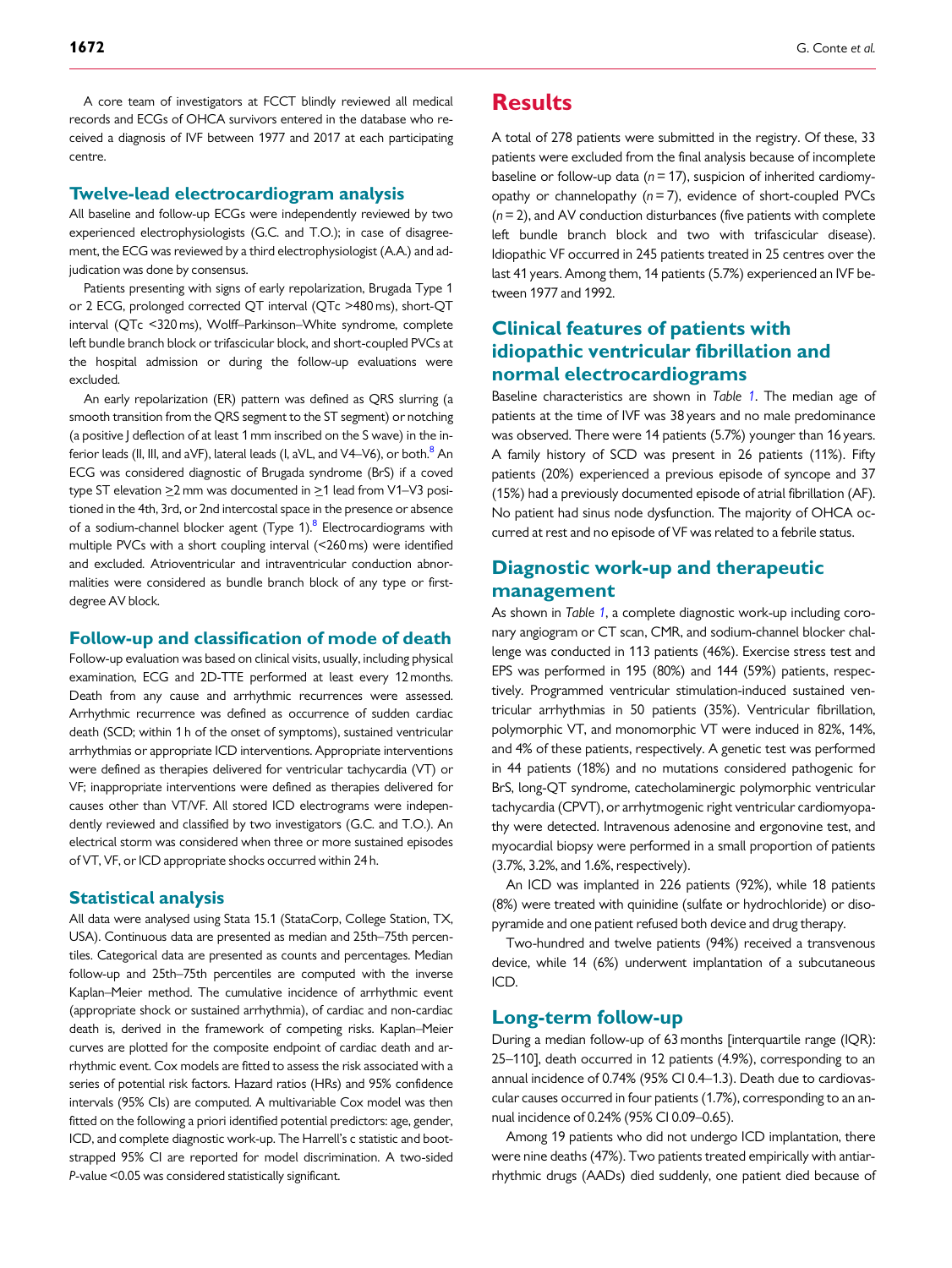#### <span id="page-3-0"></span>Table | Characteristics of the study population

|                                                        | <b>Study population</b><br>$(n = 245)$ |
|--------------------------------------------------------|----------------------------------------|
| Clinical features                                      |                                        |
| Male sex, $n$ $(\%)$                                   | 145 (59)                               |
| Age, median (25th–75th)                                | 38 (29-49)                             |
| Children $($ < 16 years), $n$ $%$                      | 14(5.7)                                |
| Family history of SCD, n (%)                           | 26 (11)                                |
| Previous AF, n (%)                                     | 37 (15)                                |
| Hypertension, n (%)                                    | 50 (20)                                |
| Current smokers, n (%)                                 | 42 (17)                                |
| Dyslipidaemia, n (%)                                   | 19 (8)                                 |
| Diabetes, n (%)                                        | 6(2.5)                                 |
| EF (%), median (25th–75th)                             | $60(55 - 65)$                          |
| Previous syncope, n (%)                                | 50 (20)                                |
| ECG features at hospital admission, median (25th–75th) |                                        |
| HR (b.p.m.)                                            | 73 (65-85)                             |
| PR (ms)                                                | 170 (150-184)                          |
| QRS (ms)                                               | 91 (85-100)                            |
| QTc (ms)                                               | 412 (400–439)                          |
| VF circumstances, n (%)                                |                                        |
| At rest                                                | 161 (66)                               |
| During effort                                          | 60(24)                                 |
| During sleep                                           | 24 (10)                                |
| Diagnostic work-up, n (%)                              |                                        |
| Complete work-up                                       | 113 (46)                               |
| Coronary angiogram                                     | 220 (90)                               |
| Cardiac CT scan                                        | 25 (10)                                |
| <b>CMR</b>                                             | 160 (65)                               |
| Sodium-channel blocker test                            | 156 (64)                               |
| Exercise stress test                                   | 195 (80)                               |
| EPS                                                    | 144 (59)                               |
| VA inducibility                                        | 50 (35)                                |
| Type of induced arrhythmias, n (%)                     |                                        |
| Monomorphic VT                                         | 2(4)                                   |
| Polymorphic VT                                         | 7 (14)                                 |
| VF                                                     | 41 (82)                                |
| Genetic test                                           | 44 (18)                                |
| Myocardial biopsy                                      | 4(1.6)                                 |
| Therapeutic management, n (%)                          |                                        |
| ICD implantation                                       | 226 (92)                               |
| Dual-chamber ICD                                       | 66 (29)                                |
| Single-chamber ICD                                     | 146 (65)                               |
| Subcutaneous ICD                                       | 14(6)                                  |
| Drug therapy only                                      | 18(8)                                  |

AF, atrial fibrillation; CMR, cardiac magnetic resonance; CT, computed tomography; EF, ejection fraction; EPS, electrophysiologic study; HR, heart rate; ICD, implantable cardioverter-defibrillator; SCD, sudden cardiac death; VA, ventricular arrhythmia; VF, ventricular fibrillation; VT, ventricular tachycardia.

endocarditis, whereas in four patients the event was not related to cardiovascular causes (two infections and two cancers). The cause of death in the remaining two patients could not be determined. In contrast, only three patients in the ICD group died (1.3%). Cause of death was not of cardiac origin in two of them.

#### Table 2 Clinical features of IVF patients with arrhythmic recurrences during the follow-up

|                              | <b>Study population</b><br>$(n = 52)$ |  |  |
|------------------------------|---------------------------------------|--|--|
| Clinical features            |                                       |  |  |
| Male sex, $n$ $(\%)$         | 29 (56)                               |  |  |
| Age, median (25th–75th)      | 39 (30–49)                            |  |  |
| Children (<16 yrs), n (%)    | 7(13)                                 |  |  |
| Family history of SCD, n (%) | 7(13)                                 |  |  |
| Previous AF, n (%)           | 6(11.5)                               |  |  |
| Hypertension, n (%)          | 9(17)                                 |  |  |
| Current smokers, n (%)       | 8(15)                                 |  |  |
| Dyslipidaemia, n (%)         | 2(3.8)                                |  |  |
| Diabetes, n (%)              | $\Omega$                              |  |  |
| Previous syncope, n (%)      | 14 (27)                               |  |  |
| <b>FPS</b>                   | 31 (59)                               |  |  |
| VT/VF inducibility, n (%)    | 13(25)                                |  |  |
| Complete work-up, n (%)      | 19 (36)                               |  |  |
| ICD implantation, $n$ (%)    | 49 (94)                               |  |  |

AF, atrial fibrillation; EPS, electrophysiologic study; ICD, implantable cardioverter-defibrillator; IVF, idiopathic ventricular fibrillation; SCD, sudden cardiac death; VF, ventricular fibrillation; VT, ventricular tachycardia.

A total of 52 patients (21%) experienced an arrhythmic recurrence, corresponding to an annual rate of 3.6% (95% CI 2.8–4.7) (Table 2). Median time to first arrhythmic recurrence was 29 months (25th–75th 12–70). Three patients had an arrhythmic death, and 49 patients had an appropriate ICD intervention (42 received an ICD shock and seven were successfully treated with anti-tachycardia pacing). Eleven patients (4.5%) experienced inappropriate shocks. Of these, nine patients had a single-chamber ICD, two a dual-chamber ICD, and one a subcutaneous system.

The cumulative incidences of cardiac death, non-cardiac death, and non-fatal arrhythmic events are shown in Figure [1](#page-4-0): the incidence of non-fatal events was highest in the first 5 years after the index IVF, while both cardiac and non-cardiac mortality tended to occur later. At the end of follow-up, these were 5.5% (95% CI 1.1–15.6), 35.8% (10.7–62.3), and 39.5% (28.7–50.1), respectively.

#### Correlates of arrhythmic events

The cumulative arrhythmic event-free survival was 94% (95% CI 0.90–0.96) at 1 year, 88% (95% CI 82–91) at 2 years, 78% (95% CI 71–84) at 5 years, and 67% (95% CI 57–74) at 10 years (Figure [2](#page-4-0)). In patients younger than 16 years the cumulative probability of arrhythmic recurrences was significantly higher compared with older patients (Figure [3](#page-4-0)).

In univariable analysis (Table  $3$ ), patients with ICD had a four-fold significantly higher risk of arrhythmic recurrences, while patients with complete work-up and patients below 16 years were two times more likely to have arrhythmic recurrences, though statistical significance was not reached. None of the other candidate predictors, such as sex, family history of sudden death, previous syncope, or cardiovascular risk factors, were associated with arrhythmic recurrences.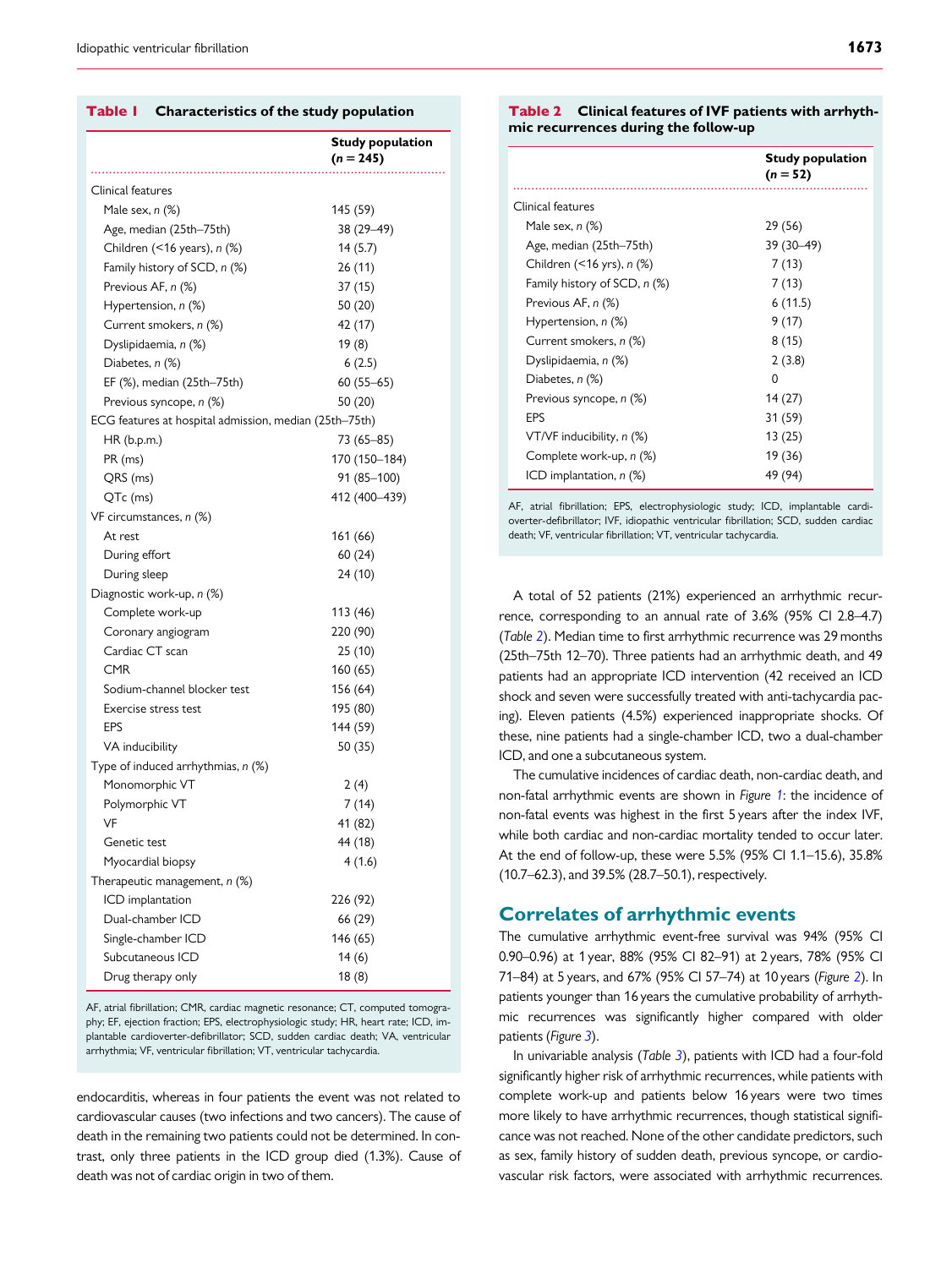<span id="page-4-0"></span>



In multivariable analysis, including candidate predictors identified a priori by consensus (Table [3](#page-5-0)), only age was independently associated with the rate of arrhythmic events, with patients younger than 16 years showing a two-fold increase in the risk of arrhythmic recurrence. Of note, patients with ICD had three-fold increase in risk of arrhythmic recurrence, though not reaching statistical significance  $(P = 0.054)$ . However, overall the model was not optimal in discriminating the risk of recurrence (Harrell'c =  $0.63$ ).

# **Discussion**

To the best of our knowledge, this is the first study systematically assessing the clinical features and prognosis of the largest series of IVF patients with persistently normal ECGs. Moreover, this is the longest follow-up ever reported for this category of patients. The minimal and maximal duration of follow-up was 0.5 and 35 years, respectively. There were 20 patients who were followed for a period longer than 20 years.

# Clinical and diagnostic features of patients with idiopathic ventricular fibrillation and normal electrocardiograms

Idiopathic VF is a rare condition, in which the diagnosis is established by exclusion of underlying diseases. Recently, Conte et al. reported a diagnosis of IVF in 1.2% of OHCA survivors, whereas Waldmann et al.<sup>[2,3](#page-7-0)</sup> reported a diagnosis of IVF in 6.8% of survivors from OHCA of cardiac origin. However, the large difference might be explained by the lack of repeated diagnostic investigations during follow-up in the latter study.

In contrast to previously published data, no male predominance was observed in our study. This observation might be explained by a higher proportion of patients who received a complete diagnostic work-up, which may have led to exclusion of patients with underlying ischaemic heart disease or genetic disorders. Sekiguchi et al.<sup>[7](#page-7-0)</sup> have previously reported male predominance in patients with IVF and ER



Figure 2 Kaplan–Meier arrhythmic event-free survival estimate.



Figure 3 Kaplan–Meier arrhythmic event-free survival estimate by age.

and almost identical sex distribution in the absence of ER. Similarly, Waldmann et al.<sup>[3](#page-7-0)</sup> reported male predominance (70%), but a comprehensive diagnostic work-up, consisting of baseline ECG, echocardiography, and coronary angiogram or coronary CT scan was performed in only 20% of these patients. In the present study, complete workup, including CMR, pharmacological provocative tests, and genetic assessment was considerably higher, accounting for 46% of cases.

Furthermore, in contrast to the Survey on Arrhythmic Events in BRUgada Syndrome (SABRUS) study, showing a late occurrence of first ventricular arrhythmia in females affected by BrS, in our IVF patients there was no age difference at the time of VF between males and females.<sup>9</sup>

The importance of the re-evaluation of the diagnosis in IVF patients has already been reported and may have significant consequences for the assessment of a patient's prognosis, family screening, and possibly family counselling. In this respect, Matassini et al.<sup>[5](#page-7-0)</sup> have reported a change in the initial diagnosis in up to 20% of patients presenting with unexplained cardiac arrest. The Cardiac Arrest Survivors With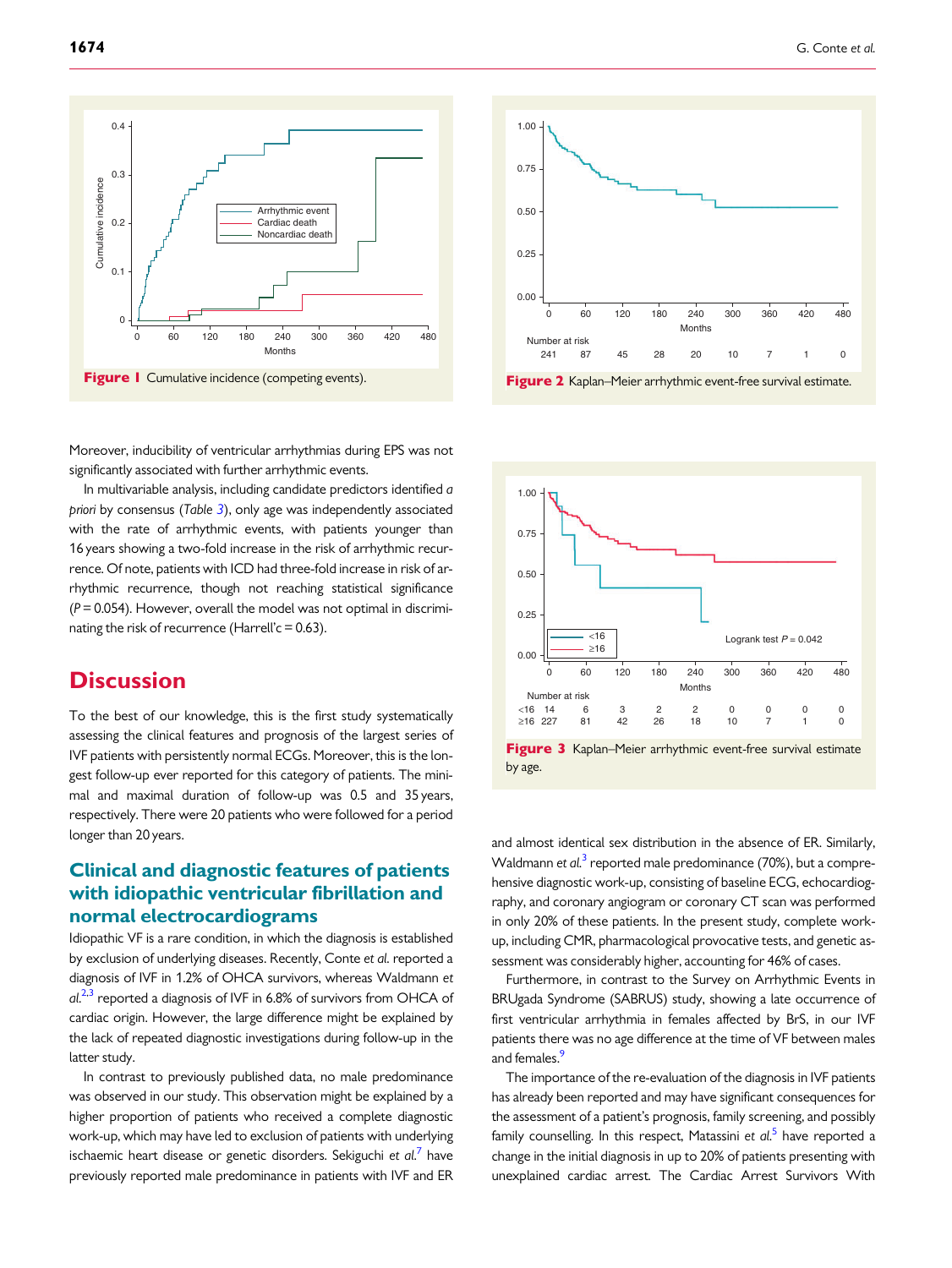| Candidate predictor  | Rate per 100 person<br>year (95% CI) | Univariable model<br><b>HR (95% CI)</b> | P-value     | Multivariable model <sup>a</sup><br><b>HR (95% CI)</b> | P-value |
|----------------------|--------------------------------------|-----------------------------------------|-------------|--------------------------------------------------------|---------|
| Age (years)          |                                      |                                         | 0.072       |                                                        | 0.032   |
| $<$ 16               | $7.8(3.7-16.3)$                      | $\mathbf{1}$                            |             | $\mathbf{1}$                                           |         |
| $\geq$ 16            | $3.3(2.5-4.5)$                       | $0.45(0.20 - 0.99)$                     |             | $0.41(0.18 - 0.92)$                                    |         |
| Sex                  |                                      |                                         | 0.952       |                                                        | 0.861   |
| Female               | $3.6(2.4 - 5.4)$                     | $\mathbf{1}$                            |             | $\mathbf{1}$                                           |         |
| Male                 | $3.6(2.5-5.2)$                       | $0.98(0.57 - 1.70)$                     |             | $1.06(0.57-1.95)$                                      |         |
| Work-up              |                                      |                                         | 0.053       |                                                        | 0.173   |
| Incomplete           | $2.3(1.5-3.4)$                       | 1                                       |             | 1                                                      |         |
| Complete             | $6.4(4.1-10.1)$                      | 1.92 (0.99-3.70)                        |             | $1.58(0.82 - 3.08)$                                    |         |
| ICD                  |                                      |                                         | 0.005       |                                                        | 0.054   |
| No                   | $0.8(0.2 - 2.3)$                     | $\mathbf{1}$                            |             | 1                                                      |         |
| Yes                  | $4.7(95.6 - 6.3)$                    | 4.19 (1.26-13.00)                       |             | 3.42 (0.98-11.94)                                      |         |
| Family history of SD |                                      |                                         | 0.855       |                                                        |         |
| No                   | $5.3(3.8-7.3)$                       | 1                                       |             |                                                        |         |
| Yes                  | $4.9(2.4 - 10.4)$                    | $0.93(0.41 - 2.09)$                     |             |                                                        |         |
| Previous syncope     |                                      |                                         | 0.780       |                                                        |         |
| <b>No</b>            | $3.6(2.6-4.9)$                       | 1                                       |             |                                                        |         |
| Yes                  | $3.8(2.2 - 6.4)$                     | $1.09(0.59 - 2.01)$                     |             |                                                        |         |
| <b>Diabetes</b>      |                                      |                                         | $0.162^{b}$ |                                                        |         |
| No                   | $3.8(2.9 - 5.0)$                     | $\mathbf{1}$                            |             |                                                        |         |
| Yes                  | 0                                    | <b>NA</b>                               |             |                                                        |         |
| Hypertension         |                                      |                                         | 0.258       |                                                        |         |
| No                   | $4.0(3.0-5.4)$                       | $\mathbf{1}$                            |             |                                                        |         |
| Yes                  | $2.5(1.3-4.7)$                       | $0.67(0.33 - 1.38)$                     |             |                                                        |         |
| Dyslipidaemia        |                                      |                                         | 0.196       |                                                        |         |
| No                   | $3.8(2.9 - 5.0)$                     | $\mathbf{1}$                            |             |                                                        |         |
| Yes                  | 1.7 [0.89 (0.42-1.89) 0.4-6.8]       | $0.46(0.11 - 1.81)$                     |             |                                                        |         |
| Smoking              |                                      |                                         | 0.755       |                                                        |         |
| No                   | $3.4(2.8-5.1)$                       | $\mathbf{1}$                            |             |                                                        |         |
| Yes                  | $2.9(1.4 - 5.8)$                     | $0.89(0.42 - 1.89)$                     |             |                                                        |         |

<span id="page-5-0"></span>

| Table 3 Univariable and multivariable Cox models for arrhythmic events (sustained ventricular arrhythmia, appropri- |  |  |  |
|---------------------------------------------------------------------------------------------------------------------|--|--|--|
| ate shock or cardiac death)                                                                                         |  |  |  |

CI, confidence interval; ICD, implantable cardioverter-defibrillator; NA, not applicable; SD, standard deviation.

<sup>a</sup>Multivariable model  $P = 0.013$ , Harrell's c = 0.63 (95% CI 0.54–0.72).

<sup>b</sup>Log-rank test.

Preserved Ejection Fraction Registry (CASPER) showed that use of systematic non-invasive and invasive testing, including drug provocation, and the use of advanced cardiac imaging, led to a precise diagnosis in 56% of unexplained cardiac arrest due to VT/VF in patients with preserved left ventricular ejection fraction and normal coronary arteries.<sup>4</sup> Of these, 75% of patients were diagnosed with a primary electrical disease and the remaining 25% had underlying structural heart disease. Although the baseline 12-lead ECG is useful in identifying channelopathies, drug challenge should be considered. This latter point is not sufficiently emphasized in the most recent EHRA/HRS/ APHRS expert consensus statement on ventricular arrhythmias and shall be reconsidered in future documents.<sup>1</sup> The value of CMR has been already reported for detection of the morphological substrate and/or underlying cardiac condition in patients with VT/VF without previously known heart disease.<sup>10</sup> All patients presenting with IVF

should, therefore, undergo CMR prior to ICD implantation to exclude subtle structural abnormalities, even if 2D-TTE is completely normal.

Idiopathic VF has been frequently associated with a malignant pattern of ER in inferior and/or lateral leads of standard 12-lead ECG, or PVCs triggering the arrhythmic event.<sup>6,[11](#page-7-0)</sup> Haïssaguerre et  $al$ .<sup>[12](#page-7-0)</sup> recently reported abnormal electrograms in the epicardium in a significant proportion of patients with IVF. In the remaining patients without a myocardial abnormality, a high incidence of Purkinje triggers were observed. Due to the inability of current imaging techniques to identify subtle structural alterations, cardiac mapping may be useful in the characterization of patients with IVF. However, in contrast to previous studies reporting categories of IVF patients with abnormal ECGs or with VF triggers, we included exclusively those rare patients with IVF in whom the 12-lead ECG continued to be normal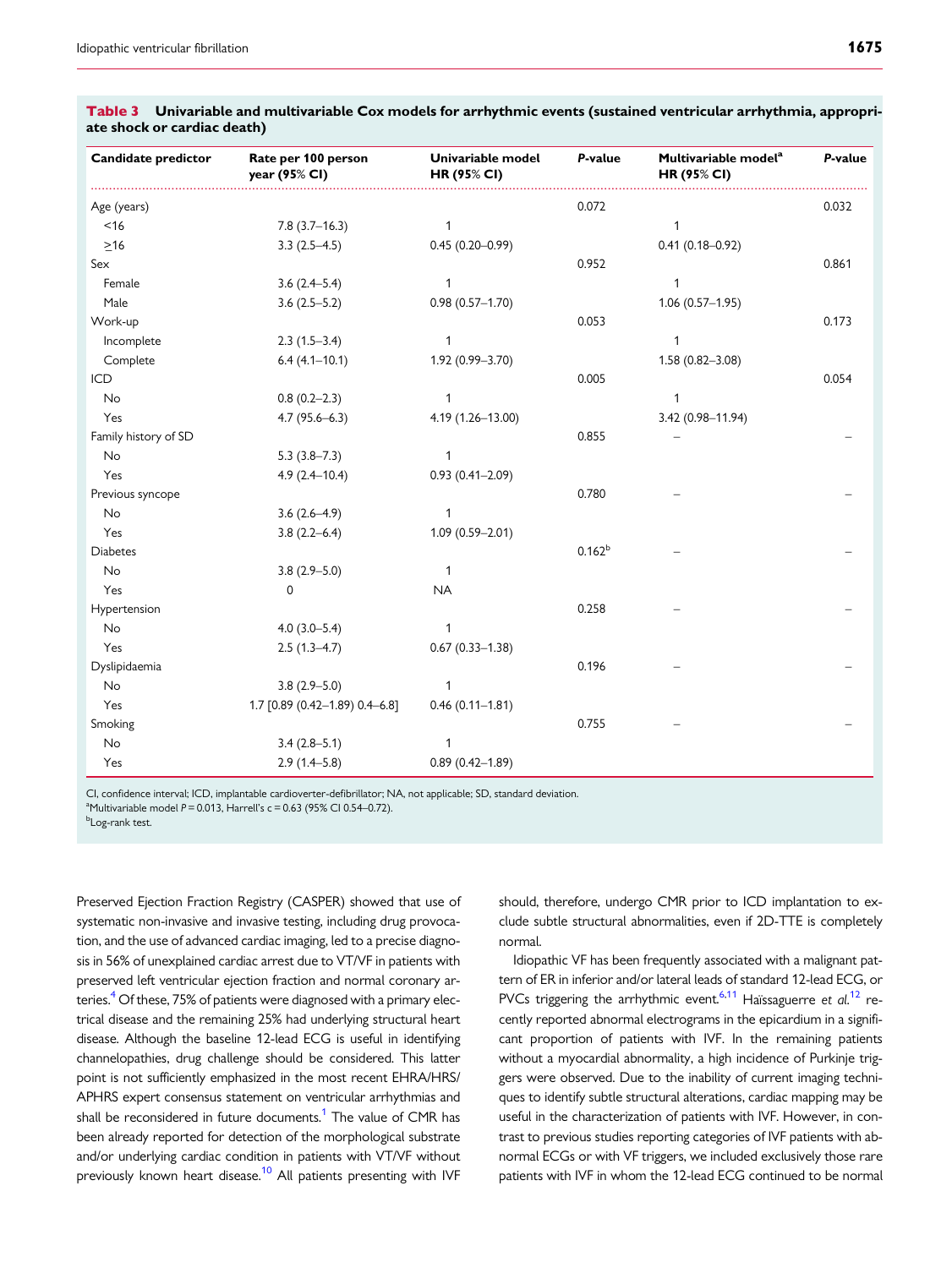<span id="page-6-0"></span>over a long-term follow-up, without evidence of potential VF triggers. This category of patients may represent a completely different clinical entity for whom the trigger of the initial arrhythmic event remains elusive.

# Genotyping patients with idiopathic ventricular fibrillation and normal electrocardiograms

A genetic origin of IVF has been hypothesized.<sup>13</sup> However, for the majority of IVF patients, pathogenic mutations cannot be identified.<sup>13</sup> In line with these findings, no specific pathogenic mutations were identified in our patients. The genetic background of IVF is likely heterogeneous and could also be of non-monogenic origin. Moreover, a subset of patients originally diagnosed with IVF may carry clinically relevant genetic variants associated with inherited arrhythmogenic diseases.

Recently, Leinonen et al.<sup>[13](#page-7-0)</sup> reported that using whole-exome sequencing and next-generation sequencing pathogenic or likely pathogenic variants residing in RYR2, CACNA1C, and DSP genes were found in 9% of IVF patients. Most of them were found in the RYR2 gene, associated with CPVT. In the present study, a large proportion of patients underwent exercise stress test but no polymorphic ventricular arrhythmias were observed. Furthermore, patients with suspected genetically related forms of cardiomyopathies or channelopathies were excluded from our study. Although genetic testing in IVF seems to be valuable, its diagnostic yield and prognostic significance in the setting of patients with completely normal ECGs need to be determined. Notably, the use of large gene panels in IVF does not increase the yield of positive results compared to targeted sequencing.<sup>[14](#page-7-0)</sup>

Future guidelines should promote a standardized and systematic approach for patients with IVF and address indications of each available diagnostic test from non-invasive examinations and cardiac imaging to more advanced investigations including ergonovine challenge, genetic testing, and cardiac mapping procedures. Furthermore, whole-genome sequencing for non-coding variants in ion channel and cardiomyopathy genes may shed light on other aetiologies as knowledge grows in combination with exome analyses.

# Long-term follow-up of idiopathic ventricular fibrillation and normal electrocardiograms

The present study significantly expands current knowledge about the prognosis of patients with IVF and otherwise normal ECGs. Previous studies have reported recurrence of VF after 3 years from cardiac arrest in 30% of patients with IVF.<sup>15</sup> Idiopathic VF patients with ER or other ECG abnormalities have a worse outcome compared with patients with no ER.<sup>[2,6](#page-7-0),[7,16](#page-7-0)</sup> In this regard, Haïssaguerre et al.<sup>[6](#page-7-0)</sup> described a higher incidence of ER pattern in OHCA survivors and worse outcomes of OHCA survivors with such abnormalities. In our study, a relatively high rate of arrhythmic recurrences was observed. These data have important implications with regard to potential ICD removal at the time of replacement in patients with IVF and no arrhythmic recurrences during the follow-up. No predictors of further ventricular arrhythmias, other than age below 16 years, could be

identified, though the prognostic role of ICD was only marginally non-significant. Children indeed represent a population of patients at high arrhythmic risk and should be carefully evaluated during the diagnostic work-up and therapeutic management. Indeed, it has been shown that recurrent VF is common in those paediatric patients with IVF developing a definite clinical phenotype during long-term followup.<sup>17</sup> Longer follow-up studies might help to establish the lifetime risk of arrhythmias in these patients.

Belhassen et al.<sup>[18](#page-7-0)</sup> reported the feasibility of an antiarrhythmic treatment with Class IA agents using an electrophysiologically guided approach as an alternative to ICD therapy in selected cases of patients with IVF. In our study, patients without ICD and treated with AADs had a significantly lower rate of arrhythmic recurrences. This observation might be partially explained by the effectiveness of AAD therapy in IVF but also by the ICD programming with short detection time at the time of ICD interventions which may have led to higher rate of therapies for presumably non-sustained episodes of ventricular arrhythmias. However, two patients treated empirically with AAD therapy died suddenly. Therefore, as recommended by current guidelines, implantation of an ICD is still warranted in all patients with IVF, particularly when an EPS is not performed to test AAD therapy efficacy. Since the risk of device-related complications over the longterm period is not negligible, some patients may refuse ICD therapy. In these selected cases, electrophysiologic-guided antiarrhythmic therapy might be considered an alternative to ICD implantation.<sup>19,20</sup> Prospective randomized studies are needed to confirm the efficacy of this approach in a wider population of patients.

#### Limitations

Our study has a certain number of limitations. Due to the rarity of the condition, it is a retrospective multicentre study conducted in a population with heterogeneous clinical characteristics. Given the retrospective nature of case selection, case consecutiveness cannot be ascertained. Furthermore, a median follow-up of 5.3 years may be considered short and unrepresentative of the lifelong risk of arrhythmias. The diagnostic approach to OHCA patients in our study was heterogeneous and variable throughout centres. The fact that CMR, ajmaline challenge and ergonovine test were not systematically performed in all patients, could have led to an increased number of cases considered as idiopathic. Moreover, EPS with programmed ventricular stimulation, genetic testing, and myocardial biopsy were performed in a limited number of cases. Although pharmacological challenges to unmask concealed channelopathies was performed in only 60% of patients, ECGs remained unchanged during a median follow-up of more than 5 years, reducing the likelihood of a missed diagnosis of channelopathy.

# **Conclusions**

Survivors of OHCA due to IVF with persistently normal baseline and follow-up ECGs have a high recurrence rate of arrhythmic events, but a good overall survival when treated with an ICD. Children are a category of IVF patients at higher risk of arrhythmic recurrences. The trigger of the initial clinical presentation, the truly underlying aetiology, and outcomes beyond 10 years remain unknown.